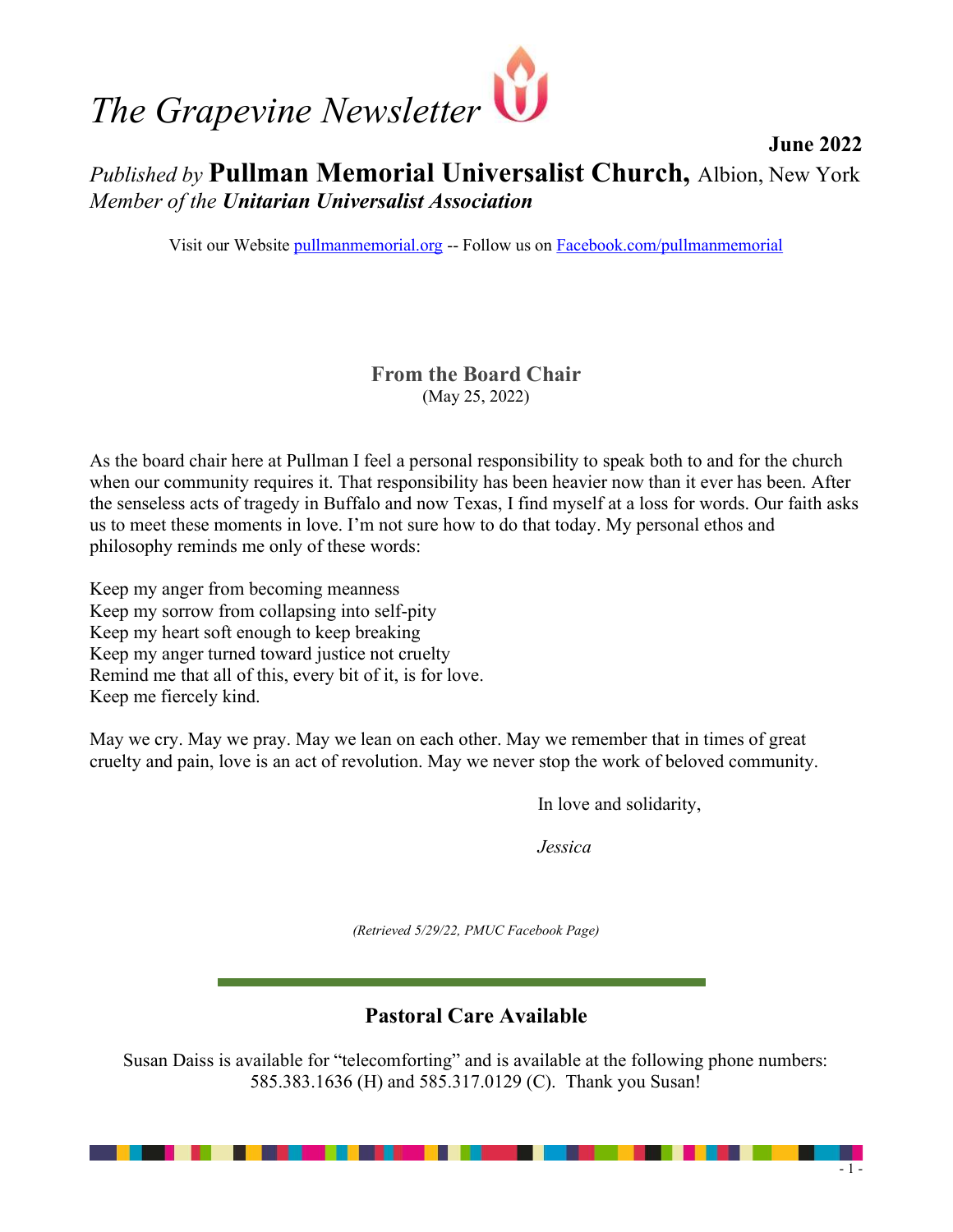| Service Schedule – Sunday at 11:00AM<br>(unless otherwise noted)                         |                             |
|------------------------------------------------------------------------------------------|-----------------------------|
| Zoom available for most in-person services. Link sent out via email.                     |                             |
| <b>Closed Captioning is now available for Zoom Services.</b>                             |                             |
| June 5                                                                                   | Reverend Susan Frawley      |
| June 12                                                                                  | Jessica George              |
| June 17, Friday Evening, 7:00 pm<br>* Zoom not available<br>(Potluck at Church, 6:00 pm) | TED Talk and Discussion     |
| <b>June 19, No Service</b>                                                               | <b>No Service on Sunday</b> |
| June 26, Annual Cobblestone Service                                                      | <b>Susan Daiss</b>          |
| July 3, Annual Patriotic Service                                                         | To Be Determined            |

### Coming Events

Sunday, June 5 – 11:00 am, Reverend Susan Frawley

Monday, June 6 – 7:00 pm, Board of Trustees Meeting (Zoom)

Saturday, June 11 – 12:00 pm, Pride Parade in Batavia. (See page 3 for more information.)

Sunday, June 12 – 11:00 am, Jessica George

- **Friday Evening, June 17** 6:00 pm, Potluck Supper: Please bring a dish to pass and join us for good food and fellowship.
- **Friday Evening, June 17** 7:00 pm, TED Talk and Discussion.

Sunday, June 26 – Susan Daiss (In Person Only) Annual Cobblestone Service at the Cobblestone Museum Please bring a snack. Cash donations go to the Cobblestone Society. Checks will go to PMUC.

#### The Cobblestone Museum:

Childs Universalist Church 14393 Ridge Road Albion, New York 14411

www.cobblestonemuseum.org/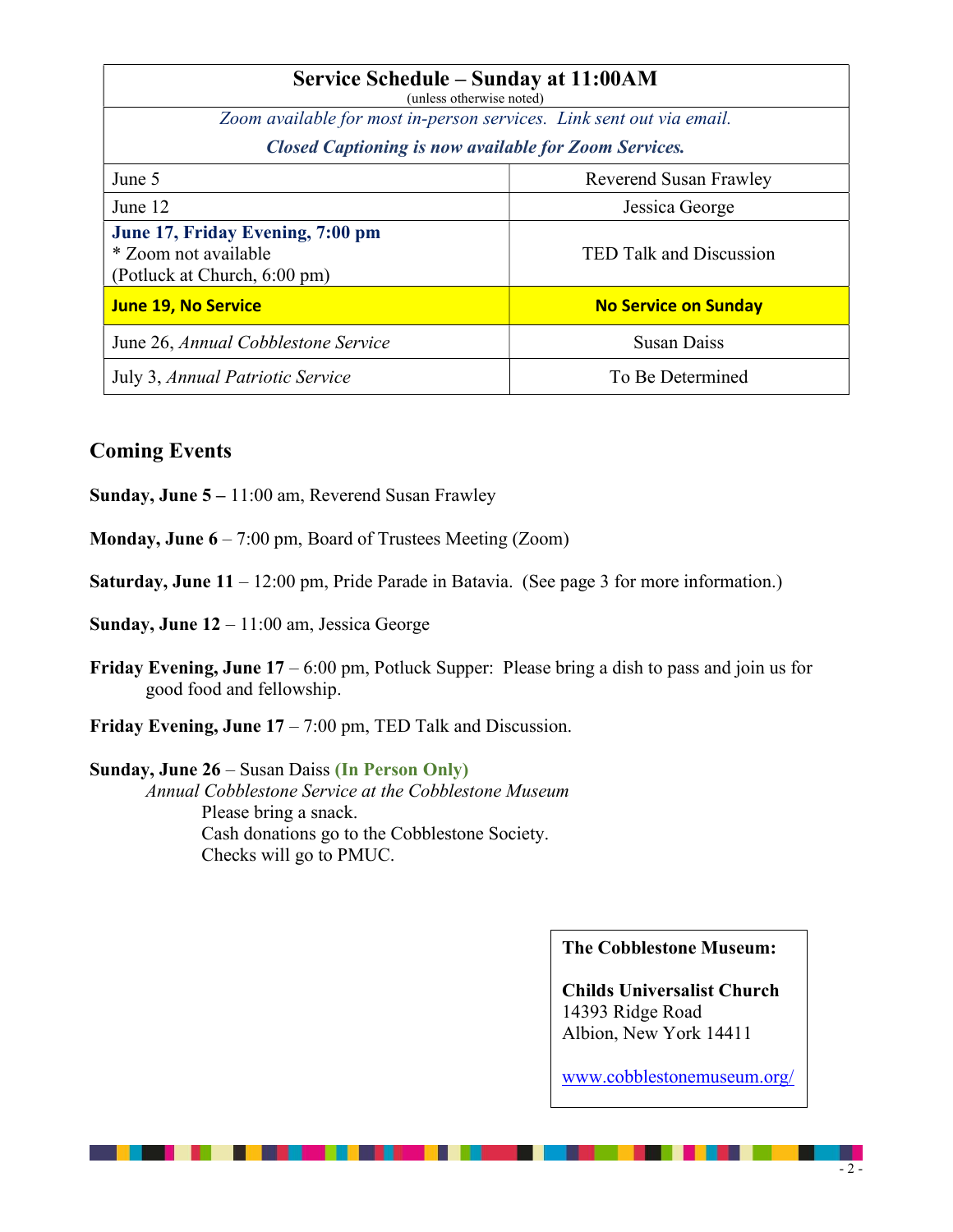## PRIDE PARADE - SATURDAY, JUNE 11

We will again be walking in the Pride Parade in Batavia. Check in and line up will be at Austin Park. The theme is "Together We Rise". The parade starts at Austin Park and ends at the corner of Bank Street and Washington Avenue. Please contact Jessica George (jessicaamgeorge@yahoo.com) with any questions.

## \*GIVING\*

Please don't forget to support your PMUC Community.

Donations can be submitted through PayPal on the PMUC website. Go to https://pullmanmemorial.org/ and scroll down to the "Your Kind Donation" section.

There will also be a collection plate available should you attend services in-person.

If you would prefer to mail a check, please make it payable to Pullman Memorial Universalist Church and mail to PMUC, PO Box 87, Albion, NY 14411

## A Prayer for Hard Times

Spirit of Life and Love,

Be with us in this time, as people suffer, as parents grieve, as violence rages. Be with us who feel the pain of loss, who feel anger at injustice.

Be with the oppressed and change the heart of the oppressor, for we know that both are joined in their humanity, no matter how often we forget it.

Help us remember the hope we had, the hope we have, and the hope we will have; help us remember joy in the midst of sadness, success in the midst of challenge, and good things in the midst of bad.

Help us to be better people, to work for better things, and to create a better world.

Amen.

By Christian Schmidt

(Retrieved 5/29/22, https://www.uua.org/worship/words/prayer/prayer-hard-times)

------